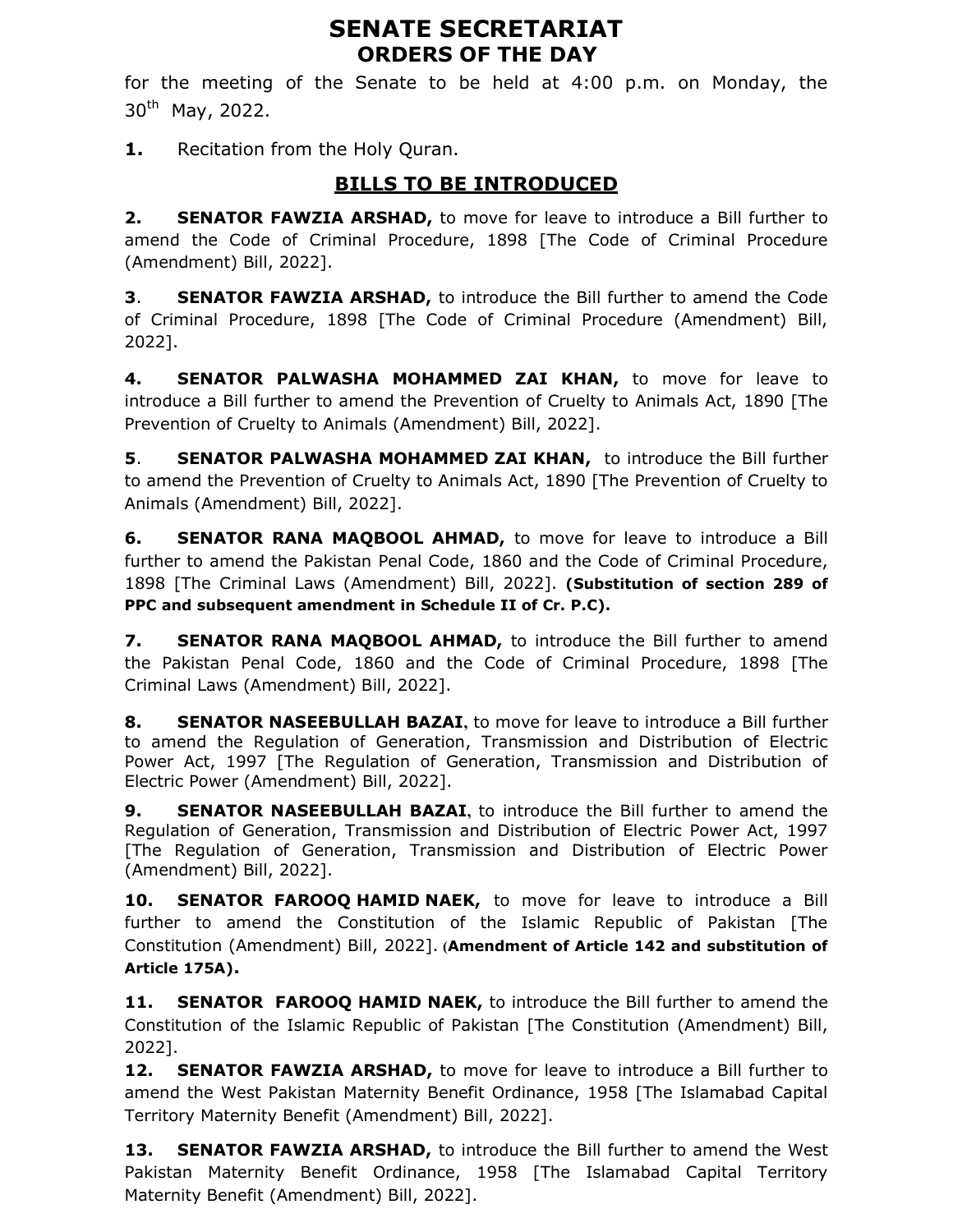14. SENATOR MUSHTAQ AHMED, to move for leave to introduce a Bill further to amend the Constitution of the Islamic Republic of Pakistan [The Constitution (Amendment) Bill, 2022] (Amendment of Articles 9 and 10).

**15. SENATOR MUSHTAQ AHMED,** to introduce the Bill further to amend the Constitution of the Islamic Republic of Pakistan [The Constitution (Amendment) Bill, 2022].

16. SENATOR MOHSIN AZIZ, to move for leave to introduce a Bill to amend the Anti-Rape (Investigation and Trial) Act, 2021 [The Anti-Rape (Investigation and Trial) (Amendment) Bill, 2022].

17. SENATOR MOHSIN AZIZ, to introduce the Bill to amend the Anti-Rape (Investigation and Trial) Act, 2021 [The Anti-Rape (Investigation and Trial) (Amendment) Bill, 2022].

**18. SENATOR MUSHTAQ AHMED,** to move for leave to introduce a Bill further to amend the Constitution of the Islamic Republic of Pakistan [The Constitution (Amendment) Bill, 2022] (Amendment of Article 198).

19. **SENATOR MUSHTAQ AHMED**, to introduce the Bill further to amend the Constitution of the Islamic Republic of Pakistan [The Constitution (Amendment) Bill, 2022].

20. SENATOR FAWZIA ARSHAD, to move for leave to introduce a Bill further to amend the Capital Development Authority Ordinance, 1960 [The Capital Development Authority (Amendment) Bill, 2022].

21. **SENATOR FAWZIA ARSHAD,** to introduce the Bill further to amend the Capital Development Authority Ordinance, 1960 [The Capital Development Authority (Amendment) Bill, 2022].

22. SENATOR FAWZIA ARSHAD, to move for leave to introduce a Bill to prohibit the employment of children and to regulate the employment of adolescents in certain works [The Islamabad Capital Territory Prohibition on Employment of Children Bill, 2022].

23. SENATOR FAWZIA ARSHAD, to introduce the Bill to prohibit the employment of children and to regulate the employment of adolescents in certain works [The Islamabad Capital Territory Prohibition on Employment of Children Bill, 2022].

24. **SENATOR MOHSIN AZIZ**, to move for leave to introduce a Bill further to amend the Control of Narcotic Substances Act, 1997 [The Control of Narcotic Substances (Amendment) Bill, 2022].

25. SENATOR MOHSIN AZIZ, to introduce the Bill further to amend the Control of Narcotic Substances Act, 1997 [The Control of Narcotic Substances (Amendment) Bill, 2022].

26. SENATOR ZEESHAN KHAN ZADA, to move for leave to introduce a Bill further to amend the Limited Liability Partnership Act, 2017 [The Limited Liability Partnership (Amendment) Bill, 2022].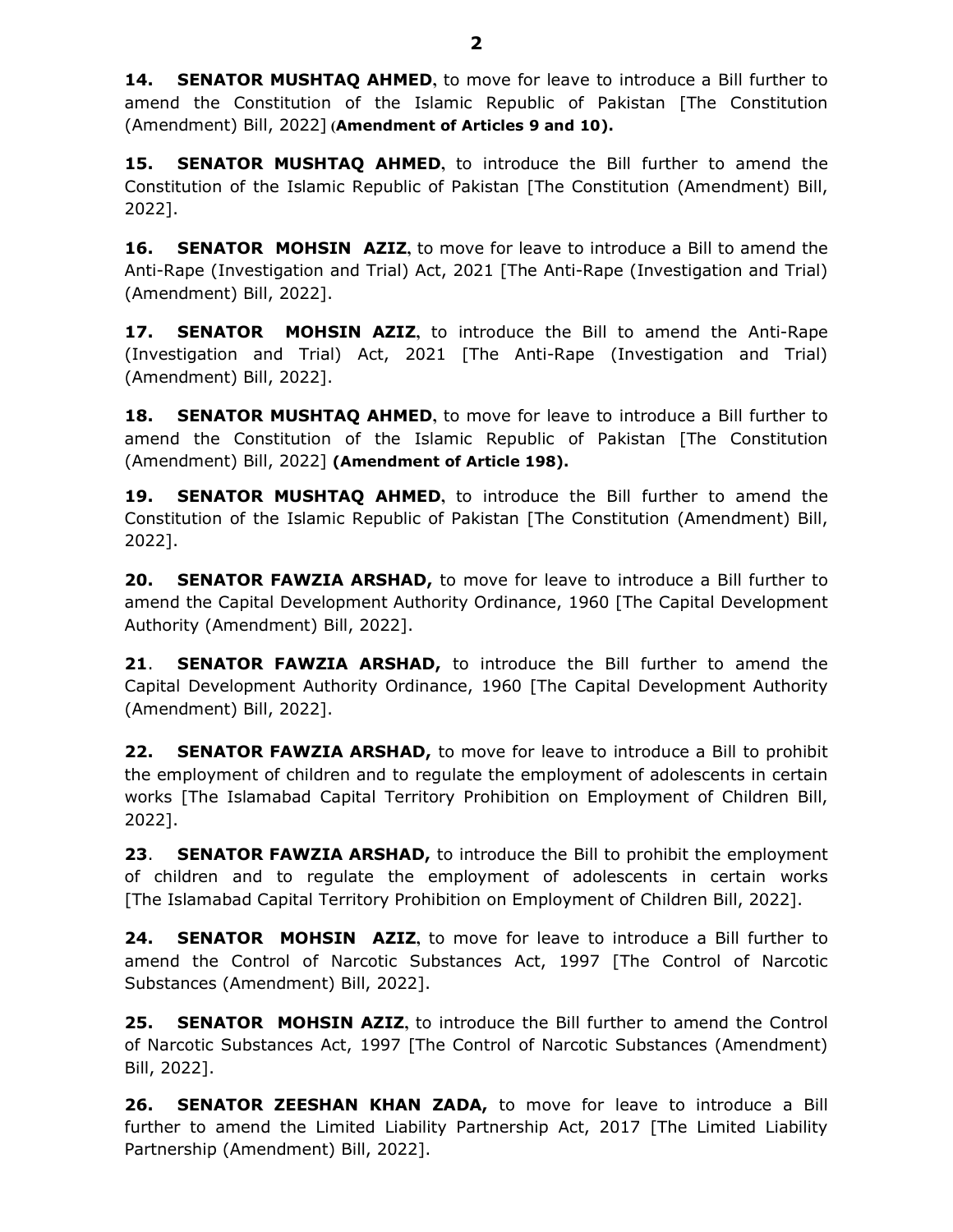27. SENATOR ZEESHAN KHAN ZADA, to introduce the Bill further to amend the Limited Liability Partnership Act, 2017 [The Limited Liability Partnership (Amendment) Bill, 2022].

28. SENATORS SAADIA ABBASI AND WALID IQBAL, to move for leave to introduce a Bill to amend the Islamabad Capital Territory Prohibition of Corporal Punishment Act, 2021 [The Islamabad Capital Territory Prohibition of Corporal Punishment (Amendment) Bill, 2022].

29. SENATORS SAADIA ABBASI AND WALID IQBAL, to introduce the Bill to amend the Islamabad Capital Territory Prohibition of Corporal Punishment Act, 2021 [The Islamabad Capital Territory Prohibition of Corporal Punishment (Amendment) Bill, 2022].

**30. SENATOR SHAHADAT AWAN, to move for leave to introduce a Bill further to** amend the Civil Servants Act, 1973 [The Civil Servants (Amendment) Bill, 2022].

**31. SENATOR SHAHADAT AWAN, to introduce the Bill further to amend the Civil** Servants Act, 1973 [The Civil Servants (Amendment) Bill, 2022].

# LEGISLATIVE BUSINESS

**32. SENATOR SYED MUHAMMAD SABIR SHAH,** to move that the Bill further to amend the Pakistan Penal Code, 1860 and the Code of Criminal Procedure, 1898 [The Criminal Laws (Amendment) Bill, 2021], as reported by the Standing Committee, be taken into consideration, at once. (Amendment of section 123B, insertion of new section 123C in PPC and subsequent amendments in Schedule II of Cr. P.C).

**33. SENATOR SYED MUHAMMAD SABIR SHAH,** to move that the Bill further to amend the Pakistan Penal Code, 1860 and the Code of Criminal Procedure, 1898 [The Criminal Laws (Amendment) Bill, 2021], be passed.

**34. SENATOR IRFAN-UL-HAQUE SIDDIQUI,** to move that the Bill to provide for the establishment of an International Institute of Science, Arts and Technology [The International Institute of Science, Arts and Technology Bill, 2022], as passed by the National Assembly, be taken into consideration.

**35. SENATOR IRFAN-UL-HAQUE SIDDIQUI,** to move that the Bill to provide for the establishment of an International Institute of Science, Arts and Technology [The International Institute of Science, Arts and Technology Bill, 2022], be passed.

## M O T I O N [Under Rule 126(7)]

**36.** SENATOR QURATULAIN MARRI, to move that the Bill further to amend the facility of maternity and paternity leave to the employees of public and private establishment under administrative control of the Federal Government [The Maternity and Paternity Leave Bill, 2020] as passed by the Senate and transmitted to the National Assembly but not passed by the National Assembly within ninety days of its laying in the National Assembly, be considered in a joint sitting.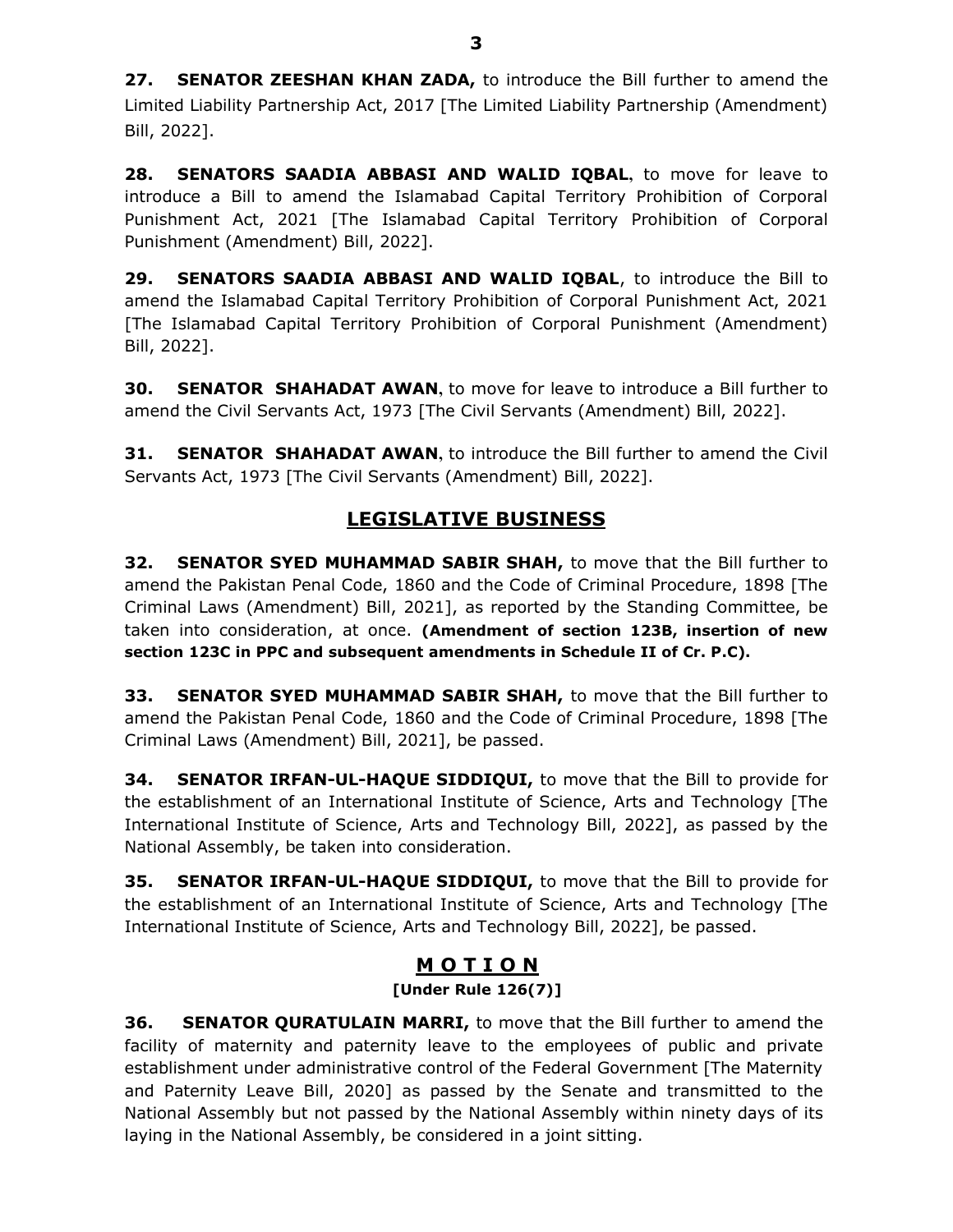### M O T I O N

#### [Under Rule 100 (1) (c)]

**37. SENATOR MUSTAO AHMED,** to move under proviso to paragraph (c) of sub-rule (1) of Rule 100 of the Rules of Procedure and Conduct of Business in the Senate, 2012, that the Bill to amend the Islamabad Capital Territory Trust Act, 2020 [The Islamabad Capital Territory Trust (Amendment) Bill, 2020], as introduced in the Senate but not recommended by the Standing Committee, be referred to the Select Committee.

## BILL TO BE WITHDRAWN

[Under Rule 115]

38. SENATOR MUSHTAQ AHMED, to seek leave to withdraw the Bill further to amend the Constitution of the Islamic Republic of Pakistan [The Constitution (Amendment) Bill, 2019] as introduced in the Senate on 2nd September, 2019 (Insertion of Article 253A).

**39. SENATOR MUSHTAQ AHMED,** to withdraw the Bill further to amend the Constitution of the Islamic Republic of Pakistan [The Constitution (Amendment) Bill, 2019].

## **MOTIONS**

[Under Rule 218]

40. SENATORS RUBINA KHALID AND BAHRAMAND KHAN TANGI, to move that the House may discuss the rising trend of drug addiction in the country and suggest measures to control the situation.

41. SENATORS KAMRAN MURTAZA AND SHAHADAT AWAN, to move that the House may discuss the matter related to imposition of fine on National Bank of Pakistan, New York branch by the U.S. Federal Reserve Board, for anti-money laundering violations.

42. SENATOR MOLANA ABDUL GHAFOOR HAIDERI, to move that the House may discuss the alarming number of traffic accidents on RCD Highway, N-25.

## RESOLUTIONS

43. SENATOR MUSHTAQ AHMED, to move the following resolution:-

"The House is cognizant of longstanding Israeli illegal occupation of Palestinian territories and atrocities over the innocent Palestinian people during the last seventy-four years in sheer violation of United Nation Security Council Resolutions and international law and norms.

The Senate of Pakistan in strong terms condemns the recent atrocities and violence of Israeli forces over the innocent pilgrims and worshipers in Al-Aqsa Mosque and decades old blockade of Ghaza by the Israeli forces.

The House therefore calls upon the Government to utilize all diplomatic and publicity resources for highlighting the Palestinian dispute on all international and regional fora in coordination with all Muslim States and prepare a roadmap for liberation of Palestinian territories.